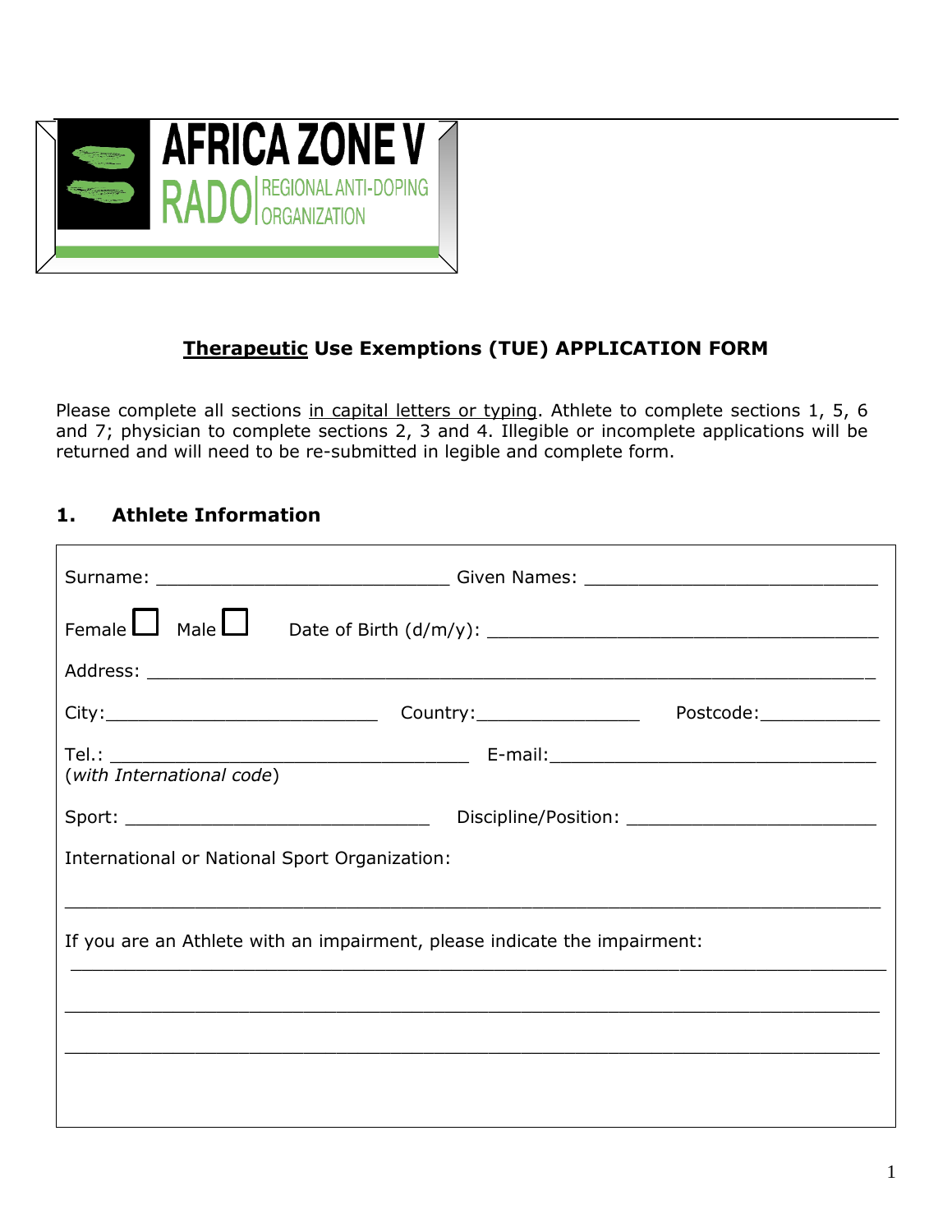### **2. Medical information** *(continue on separate sheet if necessary)*

Diagnosis:

If a permitted medication can be used to treat the medical condition, please provide clinical justification for the requested use of the prohibited medication:

\_\_\_\_\_\_\_\_\_\_\_\_\_\_\_\_\_\_\_\_\_\_\_\_\_\_\_\_\_\_\_\_\_\_\_\_\_\_\_\_\_\_\_\_\_\_\_\_\_\_\_\_\_\_\_\_\_\_\_\_\_\_\_\_\_\_\_\_\_\_\_\_\_\_\_ \_\_\_\_\_\_\_\_\_\_\_\_\_\_\_\_\_\_\_\_\_\_\_\_\_\_\_\_\_\_\_\_\_\_\_\_\_\_\_\_\_\_\_\_\_\_\_\_\_\_\_\_\_\_\_\_\_\_\_\_\_\_\_\_\_\_\_\_\_\_\_\_\_\_\_

\_\_\_\_\_\_\_\_\_\_\_\_\_\_\_\_\_\_\_\_\_\_\_\_\_\_\_\_\_\_\_\_\_\_\_\_\_\_\_\_\_\_\_\_\_\_\_\_\_\_\_\_\_\_\_\_\_\_\_\_\_\_\_\_\_\_\_\_\_\_\_\_\_\_\_

#### **Comment:**

*Evidence confirming the diagnosis shall be attached and forwarded with this application. The medical information must include a comprehensive medical history and the results of all relevant examinations, laboratory investigations and*  imaging studies. Copies of the original reports or letters should be included when possible. Evidence should be as *objective as possible in the clinical circumstances. In the case of non-demonstrable conditions, independent supporting medical opinion will assist this application.*

WADA maintains a series of guidelines to assist physicians in the preparation of complete and thorough TUE applications. These TUE Physician Guidelines can be accessed by entering the search term "Medical Information" on the WADA website: https://www.wada-ama.org. The guidelines address the diagnosis and treatment of a number of medical conditions commonly affecting athletes, and requiring treatment with prohibited substances.

#### **3. Medication details**

|    | <b>Prohibited</b><br>Substance(s):<br>Generic name | <b>Dose</b> | <b>Route of</b><br><b>Administration</b> | <b>Frequency</b> | <b>Duration of</b><br><b>Treatment</b> |
|----|----------------------------------------------------|-------------|------------------------------------------|------------------|----------------------------------------|
|    |                                                    |             |                                          |                  |                                        |
|    |                                                    |             |                                          |                  |                                        |
| 3. |                                                    |             |                                          |                  |                                        |

#### **4**. **Medical practitioner's declaration**

**I certify that the information at sections 2 and 3 above is accurate, and that the abovementioned treatment is medically appropriate.** 

Name:

| Medical specialty:                                                                |  |  |  |  |
|-----------------------------------------------------------------------------------|--|--|--|--|
| Address:<br>Tel.:<br>Fax:<br>E-mail:                                              |  |  |  |  |
| Signature of Medical Practitioner: Network and Signature of Medical Practitioner: |  |  |  |  |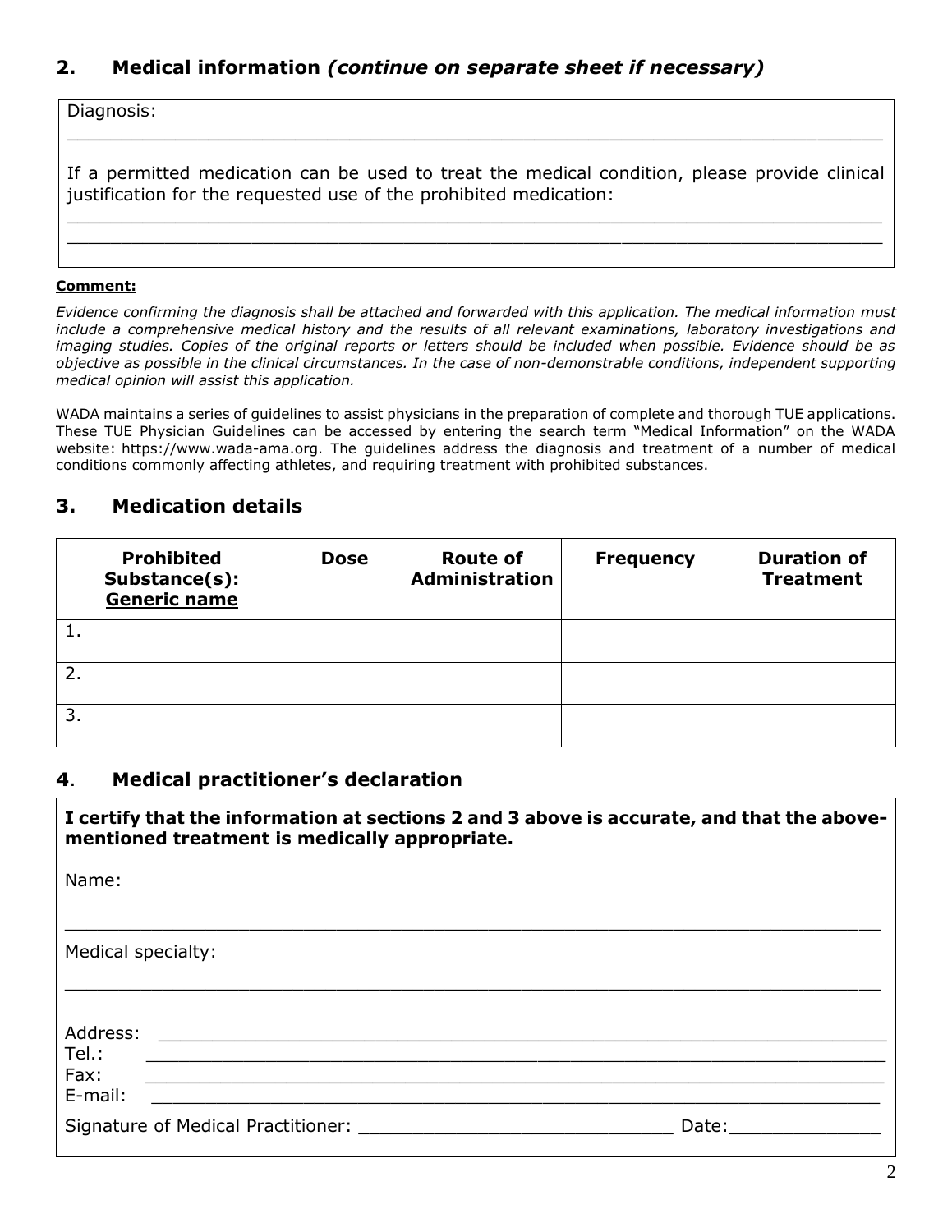# **5**. **Retroactive applications**

| Is this a retroactive application?                    | <b>Please indicate reason:</b>                                                                                                                      |
|-------------------------------------------------------|-----------------------------------------------------------------------------------------------------------------------------------------------------|
| Yes:                                                  | $\blacksquare$ Emergency treatment or treatment of an acute<br>medical condition was necessary                                                      |
| No:<br>If yes, on what date was treatment<br>started? | $\Box$ Due to other exceptional circumstances, there was<br>insufficient time or opportunity to submit an<br>application prior to sample collection |
|                                                       | Advance application not required under applicable<br>rules                                                                                          |
|                                                       | Other                                                                                                                                               |
|                                                       | Please explain:                                                                                                                                     |
|                                                       |                                                                                                                                                     |
|                                                       |                                                                                                                                                     |
|                                                       |                                                                                                                                                     |
|                                                       |                                                                                                                                                     |
|                                                       |                                                                                                                                                     |

# **6. Previous applications**

| Yes $\Box$<br>$No\Box$<br>Have you submitted any previous TUE application(s)? |                                           |  |  |
|-------------------------------------------------------------------------------|-------------------------------------------|--|--|
| For which substance or method?                                                |                                           |  |  |
| To whom?                                                                      | When?                                     |  |  |
|                                                                               | Decision: Approved<br>Not approved $\Box$ |  |  |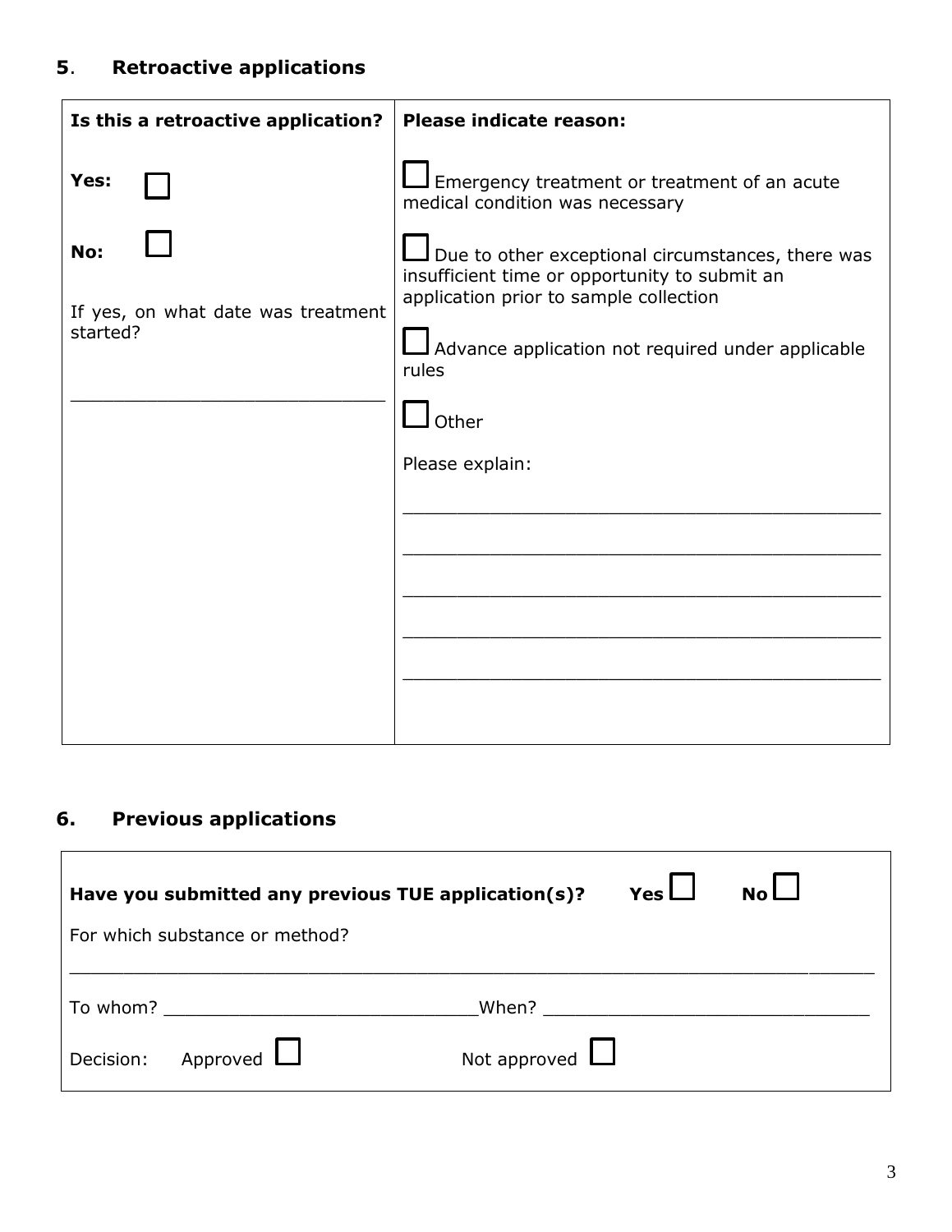### **7. Athlete's declaration**

I, \_\_\_\_\_\_\_\_\_\_\_\_\_\_\_\_\_\_\_\_\_\_\_\_\_\_\_\_\_\_\_\_, certify that the information set out at sections 1, 5 and 6 is accurate. I authorize the release of personal medical information to the Anti-Doping Organization (ADO) as well as to WADA authorized staff, to the WADA TUEC (Therapeutic Use Exemption Committee) and to other ADO TUECs and authorized staff that may have a right to this information under the World Anti-Doping Code *("Code")* and/or the International Standard for Therapeutic Use Exemptions.

I consent to my physician(s) releasing to the above persons any health information that they deem necessary in order to consider and determine my application.

I understand that my information will only be used for evaluating my TUE request and in the context of potential anti-doping rule violation investigations and procedures. I understand that if I ever wish to (1) obtain more information about the use of my health information; (2) exercise my right of access and correction; or (3) revoke the right of these organizations to obtain my health information, I must notify my medical practitioner and my ADO in writing of that fact. I understand and agree that it may be necessary for TUE-related information submitted prior to revoking my consent to be retained for the sole purpose of establishing a possible anti-doping rule violation, where this is required by the *Code*.

I consent to the decision on this application being made available to all ADOs, or other organizations, with Testing authority and/or results management authority over me.

I understand and accept that the recipients of my information and of the decision on this application may be located outside the country where I reside. In some of these countries data protection and privacy laws may not be equivalent to those in my country of residence.

I understand that if I believe that my Personal Information is not used in conformity with this consent and the International Standard for the Protection of Privacy and Personal Information, I can file a complaint to WADA or CAS.

| <b>Athlete's signature:</b> |  | Date: |
|-----------------------------|--|-------|
|-----------------------------|--|-------|

**Parent's/Guardian's signature:** \_\_\_\_\_\_\_\_\_\_\_\_\_\_\_\_\_ **Date:** \_\_\_\_\_\_\_\_\_\_\_\_\_\_\_

(If the Athlete is a Minor or has an impairment preventing him/her signing this form, a parent or guardian shall sign on behalf of the Athlet*e*)

**Please submit the completed form to:** Africa Zone V Regional Anti-Doping Organization (RADO)

**by the following means (keeping a copy for your records):** Email: [africazonevrado@gmail.com](mailto:africazonevrado@gmail.com) Hand Courier: Executive Manager Africa Zone V RADO